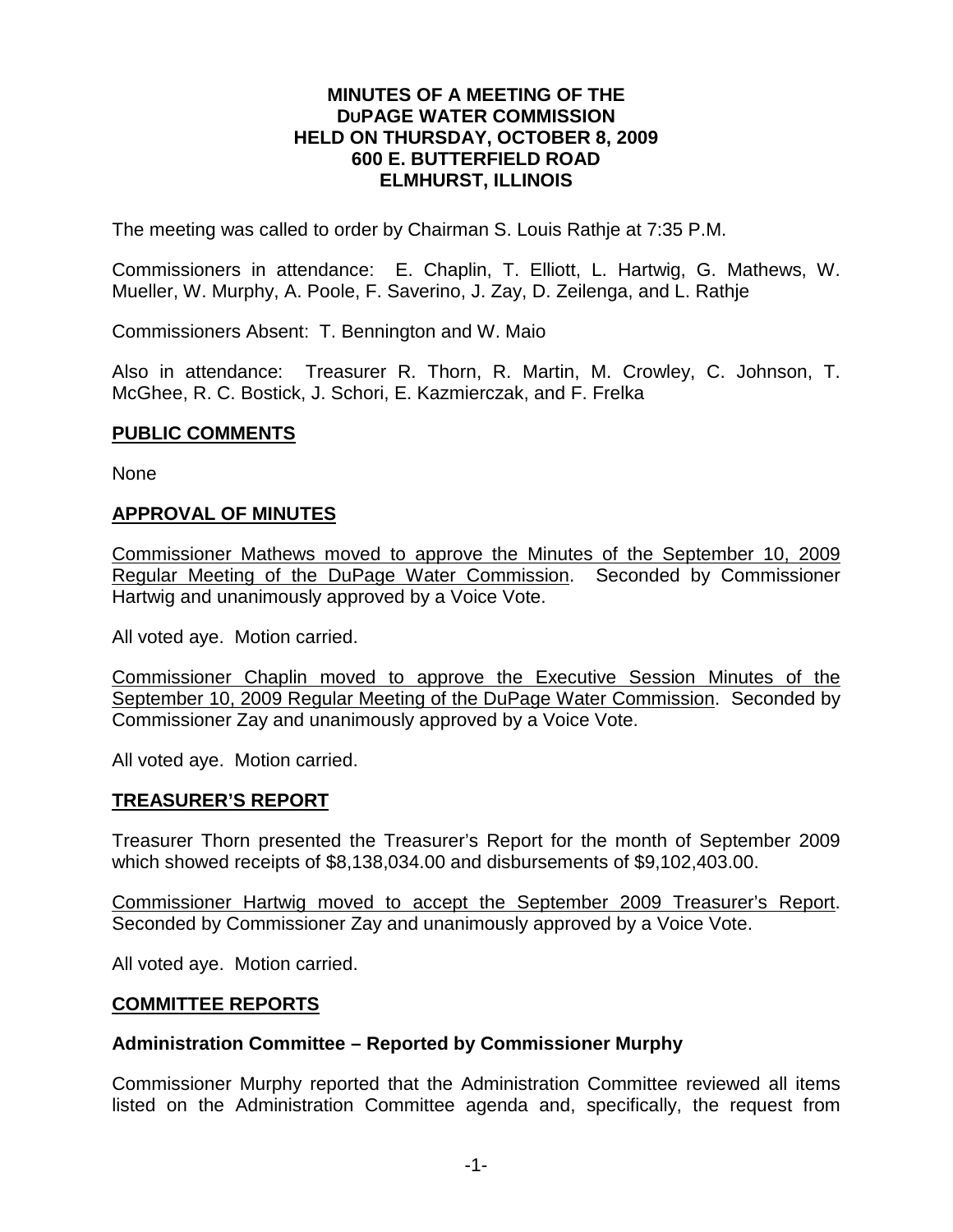Brookfield-North Riverside Water Commission for possible water service. Commissioner Murphy also reported that it was the consensus of the Administration Committee to include the Brookfield-North Riverside Water Commission's request in the hydraulic analysis that is currently being conducted, and in the financial, legal, and policy analyses that will be conducted, with respect to the issue of providing water outside of the Commission's territorial limits.

In response to Commissioner Murphy's inquiry at the September Committee meeting concerning the end result or final product of the Regional Water Supply Planning Group and whether that end result or final product might impact the Commission's decisionmaking process or policy determinations with respect to extraterritorial water service, Chairman Rathje and General Manager Martin both noted that the Regional Water Supply Planning Group is in the process of reviewing its final draft of a regional water plan for the 11-county planning areas of northeastern Illinois which is scheduled to be available on October 27<sup>th</sup>. General Manager Martin stated that a copy of the draft will be mailed to all Commissioners, Mayors, and City/Village Managers for their prompt review and comment as the Regional Water Supply Planning Group will be taking a January 25, 2010, final vote on the Plan.

# **Engineering & Construction Committee – Reported by Commissioner Mueller**

Commissioner Mueller reported that the Engineering & Construction Committee reviewed all items listed on the Engineering & Construction Committee agenda and requested that a full explanation of Resolution No. R-54-09 be provided for the entire Board.

With regard to Resolution No. R-54-09, Pipeline Supervisor Kazmierczak explained that the Commission invited sealed bids for the construction of Corrosion Protection and Control for the South Transmission Main but due to the lack of contractors specializing in various aspects of the project, only one bid out of the six contractors that purchased plans was received. Pipeline Supervisor Kazmierczak further explained that although the engineer's estimate was considerable lower than that of the sole bidder, the higher bid was due to the following factors:

- Weather conditions
- The 120-270 foot depth of the vertical columns to be drilled
- Drilling near a petroleum gas line which requires special training
- Potential soil conditions including rock or rock formations

Pipeline Supervisor Kazmierczak added that if the contractor did not run into problems during the drilling process, then he could negotiate a credit. Commissioner Murphy asked for staff's recommendation. General Manager Martin noted that the problem has been ongoing for several years and he is therefore anxious to get the project completed due to the corrosion involved and the need to protect the pipeline. After various Commissioners questioned the ability to renegotiate price after the contract was awarded, Commissioner Mueller recommended that Resolution R-54-09 be removed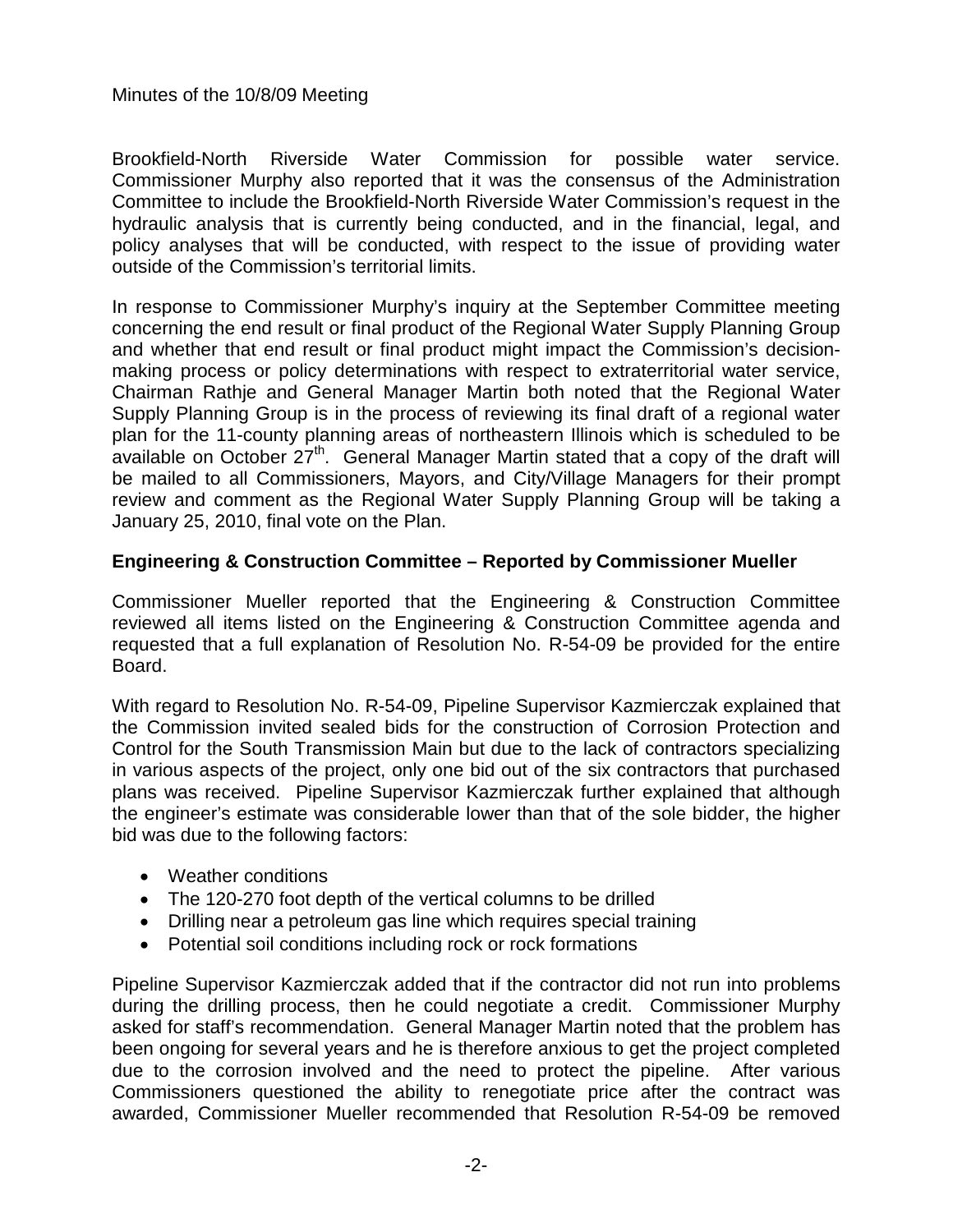from the Majority Omnibus Vote Agenda for separate consideration at the appropriate time.

## **Finance Committee – Reported by Commissioner Mathews**

Commissioner Mathews reported that the Finance Committee did not have a quorum but that those Commissioners present did review and recommend for approval all items listed on the Finance Committee Agenda. Commissioner Mathews specifically noted two items for the Board: (1) the insurance renewal analysis shows that the Commission is obtaining the same coverage for a decrease in premiums and fees; and (2) the Annual Audit Report for the Fiscal Year Ending April 30, 2009, should be deferred to the November meeting in an effort to give the Commission's temporary on-staff financial consultant time to analyze the data and make any necessary changes.

## **CHAIRMAN'S REPORT**

Chairman Rathje reminded the Board of two upcoming events: (1) the Water Conservation breakfast being held on Tuesday, November 17<sup>th</sup> at BoBak's Signature Room and; (2) the Commissioner's Holiday party being held on Friday, December 18<sup>th</sup> at the Club House and encouraged all Commissioners to attend both events.

## **MAJORITY OMNIBUS VOTE AGENDA**

Commissioner Chaplin requested that Resolution Nos. R-54-09 and R-60-09 be removed from the Omnibus Vote Agenda for separate consideration.

Commissioner Mueller moved to adopt the items listed on the revised Majority Omnibus Vote Agenda in a single group pursuant to the Omnibus Vote Procedures. Seconded by Commissioner Zay and unanimously approved by a Roll Call Vote:

## **Majority Omnibus Vote**

- Ayes: E. Chaplin, T. Elliott, L. Hartwig, G. Mathews, W. Mueller, W. Murphy, A. Poole, F. Saverino, J. Zay, D. Zeilenga, and L. Rathje
- Nays: None
- Absent: T. Bennington and W. Maio
- Item 1: Resolution No. R-62-09: A Resolution Authorizing and Ratifying the Disposal of Certain Personal Property Owned by the DuPage Water Commission—"Majority Omnibus Vote"
- Item 2: Resolution No. R-63-09: A Resolution Releasing Certain Executive Session Meeting Minutes at the October 8, 2009, DuPage Water Commission—"Majority Omnibus Vote"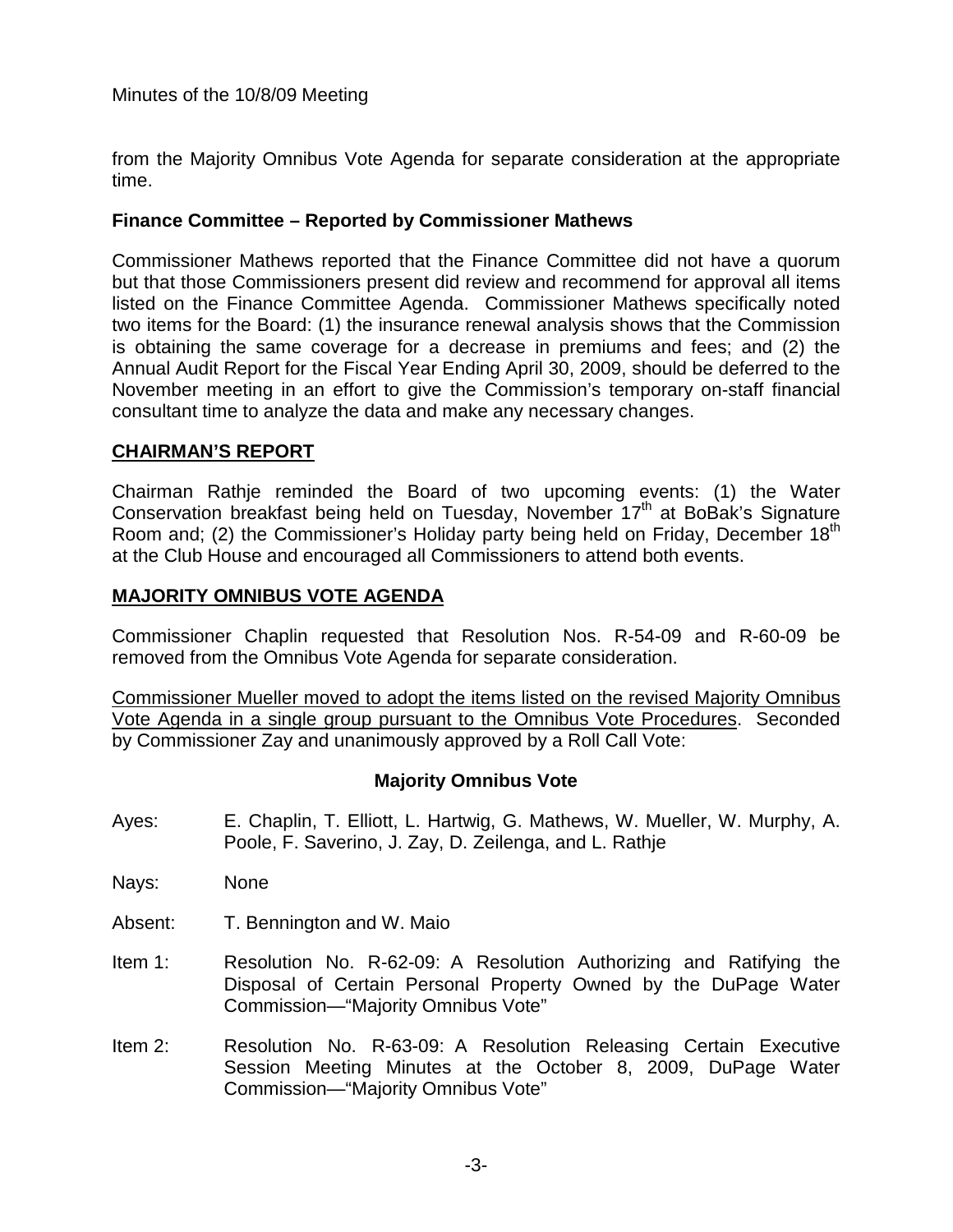Commissioner Chaplin moved to approve Resolution No. R-54-09: A Resolution Awarding a Contract for the Construction of Corrosion Protection and Control for the South Transmission Main (Contract TS-8/09). Seconded by Commissioner Hartwig.

Based upon the discussion during the report of the Engineering & Construction Committee, Commissioner Chaplin advised that she was reluctant to proceed with the award. Commissioner Zeilenga commented that there did not appear to be a need to proceed immediately in light of the fact that the problem had been ongoing for several years. After Commissioner Hartwig suggested Pipeline Supervisor Kazmierczak attempt to negotiate pricing terms designed to protect both parties, Commissioner Hartwig moved to table the motion to approve Resolution No. R-54-09: A Resolution Awarding a Contract for the Construction of Corrosion Protection and Control for the South Transmission Main (Contract TS-8/09) to the November meeting. Seconded by Commissioner Chaplin and unanimously approved by a Voice Vote.

All voted aye. Motion carried.

Commissioner Hartwig moved to approve Resolution No. R-60-09: A Resolution Approving and Ratifying Certain Task Orders Under a Master Contract with Peters & Associates, Inc. at the October 8, 2009, DuPage Water Commission Meeting. Seconded by Commissioner Zay.

Commissioner Chaplin noted her perception that the General Manager has a conflict of interest in using the services of Peters & Associates and that if the approximately \$30,000.00 spent for such services were provided for a single project, then the staff should have requested sealed proposals for the work or each phase of the work. General Manager Martin explained that the Commission has a computer technician on staff, but not a degreed computer programmer, and that with the current economic situation, he had decided to hold off hiring additional personnel until next fiscal year. General Manager Martin further explained that the services of Peters & Associates are requested on an as needed, for different projects, but if the Board prefers, staff can seek proposals from other computer consulting firms.

Before the vote was called, Commissioner Zay commended staff for keeping the Board informed on all consulting services done by Peters & Associates, noting General Manager Martin has always been upfront with all consulting tasks and fees relating to Peters & Associates. Commissioner Murphy asked if the Commission were to hire a full-time degreed computer programmer, would the services of Peters and Associates still be needed. General Manager Martin stated that although the consulting fees would decrease significantly, there still may be an occasional need for their services considering Peters & Associates installed the system.

Commissioner Chaplin stated that if the Board feels there is no conflict of interest to the Commission, then why is the General Manager bringing to the Board what is clearly well within his spending authority. After Chairman Rathje stated that it was his direction to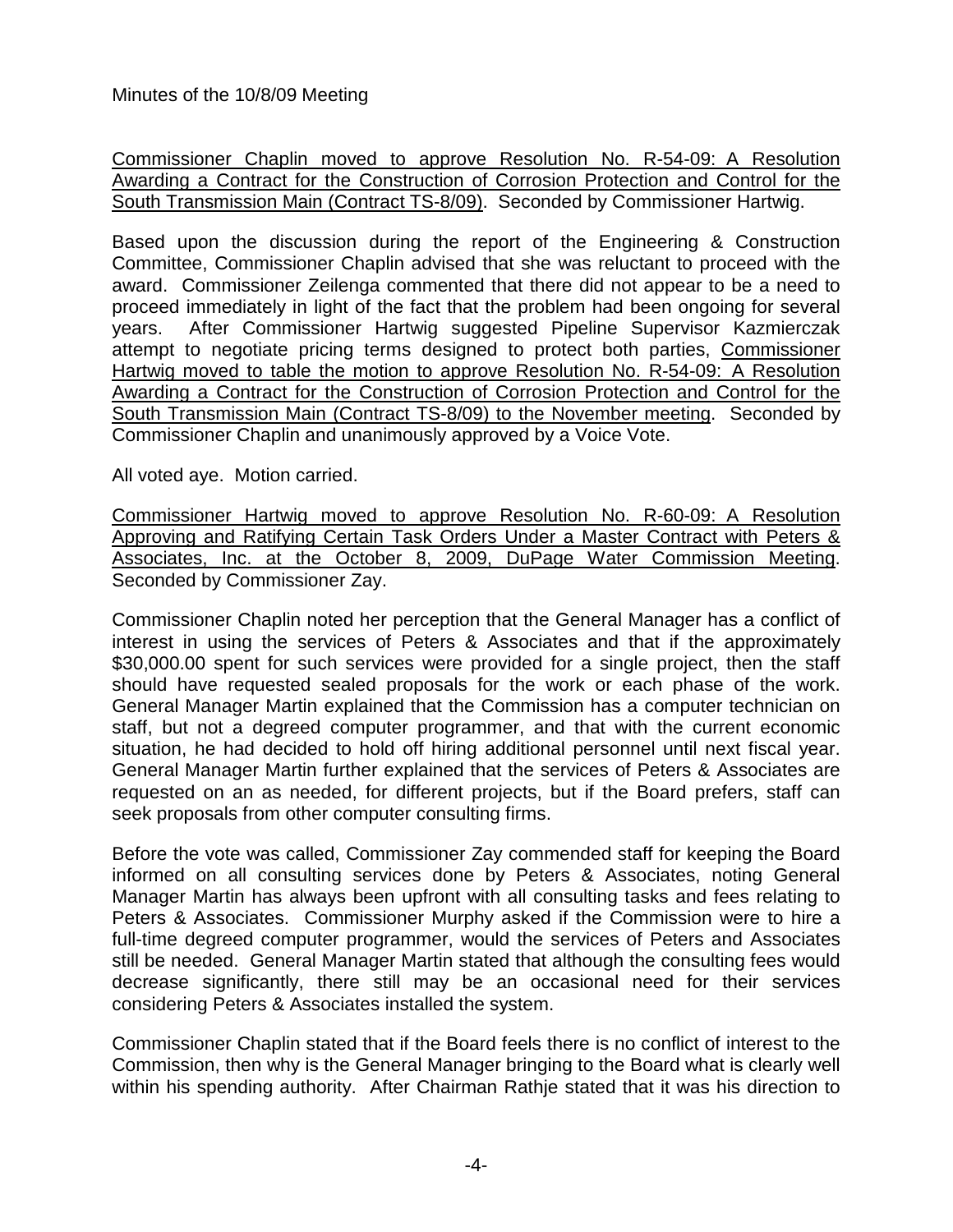General Manager Martin to bring all Peters & Associates consulting projects before the Board for approval, the motion was approved by a Roll Call Vote:

- Ayes: T. Elliott, L. Hartwig, G. Mathews, W. Mueller, W. Murphy, A. Poole, F. Saverino, J. Zay, D. Zeilenga, and L. Rathje
- Nays: E. Chaplin

Absent: T. Bennington and W. Maio

# **SUPER/SPECIAL MAJORITY OMNIBUS VOTE AGENDA**

Commissioner Zay moved to adopt the items listed on the revised Super/Special Majority Omnibus Vote Agenda in a single group pursuant to the Omnibus Vote Procedures. Seconded by Commissioner Mathews and unanimously approved by a Roll Call Vote:

# **Super/Special Majority Omnibus Vote**

- Ayes: E. Chaplin, T. Elliott, L. Hartwig, G. Mathews, W. Murphy, W. Mueller, A. Poole, F. Saverino, J. Zay, D. Zeilenga, and L. Rathje
- Nays: None
- Absent: T. Bennington and W. Maio
- Item 1: Resolution No. R-56-09: A Resolution Approving and Ratifying Certain Contract Change Orders at the October 8, 2009, DuPage Water Commission Meeting—"Super/Special Majority Omnibus Vote"
- Item 2: Resolution No. R-57-09: A Resolution Amending Resolution No. R-13-09, being "A Resolution Approving a First Amendment to Task Order No. 24 Under the Master Contract with AECOM USA, Inc."—"Super/Special Majority Omnibus Vote"
- Item 3: Resolution No. R-58-09: A Resolution Amending Resolution No. R-14-09, being "A Resolution Approving a First Amendment to Task Order No. 25 Under the Master Contract with AECOM USA, Inc."—"Super/Special Majority Omnibus Vote"
- Item 4: Resolution No. R-59-09: A Resolution Approving and Authorizing the Execution of a Sixth Amendment to the Contract for Design of Concrete Reservoirs and Other Improvements at the DuPage Pump Station— "Super/Special Majority Omnibus Vote"
- Item 5: Resolution No. R-61-09: A Resolution Approving and Authorizing the Quit Claim of a Temporary Construction Easement to the City of Chicago for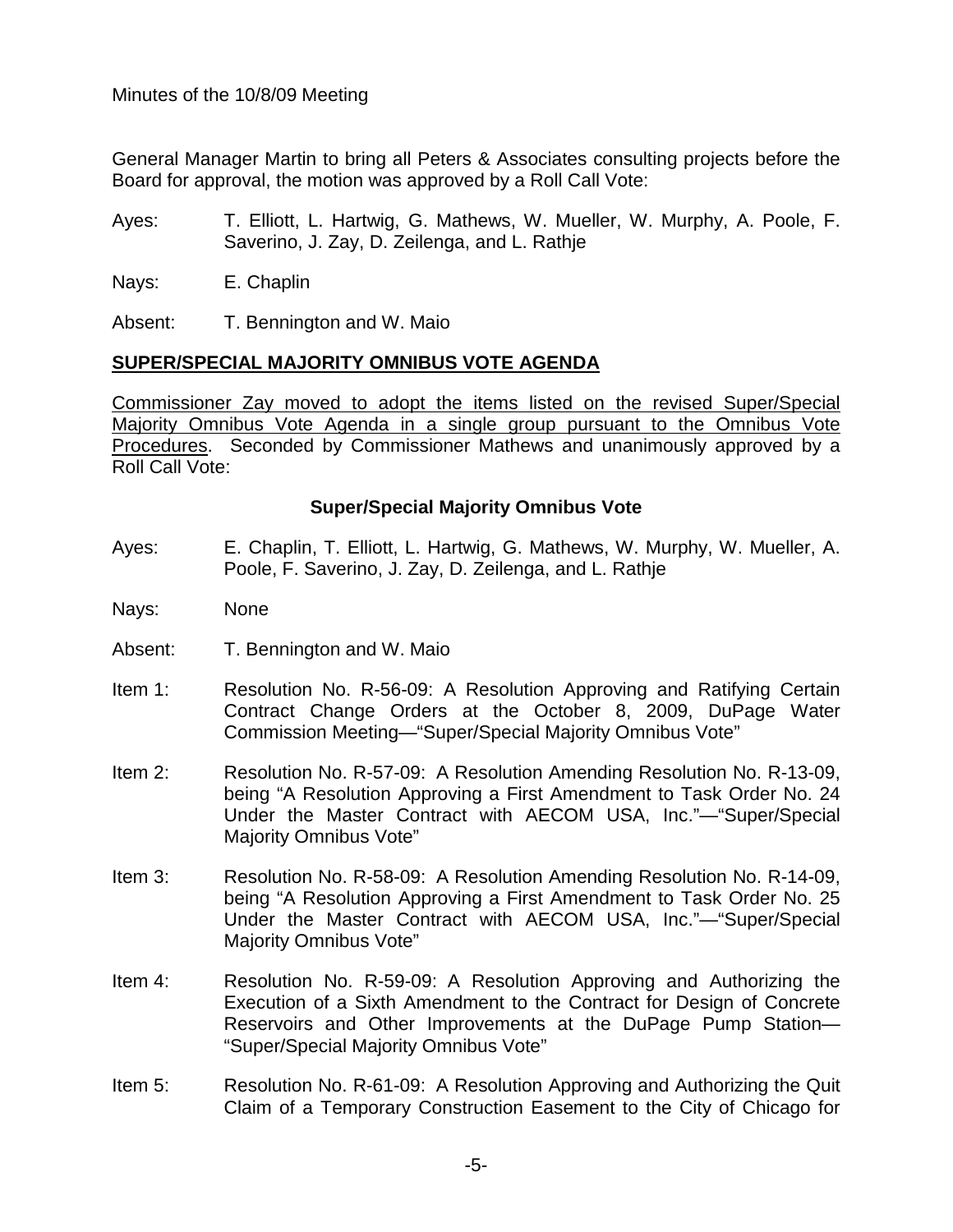the Reconstruction of the South Laramie Avenue Viaduct—"Super/Special Majority Omnibus Vote"

# **OLD BUSINESS**

Commissioner Murphy moved to approve Resolution No. R-64-09: A Resolution Approving and Authorizing the Execution of an Agreement between the DuPage Water Commission and the City of Naperville Regarding Contract TS-7/09 Relocation Work with the "FULL REIMBURSEMENT OPTION" of the Intergovernmental Agreement Regarding Contract TS-7/09 Relocation Work attached as Exhibit 1 to the Resolution. Seconded by Commissioner Zay.

After Staff Attorney Crowley explained the option, Commissioner Zay withdrew his second, and the motion failed for lack of a second.

Commissioner Mathews asked if the 55%/45% cost share was still being considered. General Manager Martin stated that the City of Naperville had withdrawn the 55%/45% cost share.

Commissioner Poole requested from Chairman Rathje to allow City Manager Doug Krieger with the City of Naperville to further explain the City's position on the matter. After Chairman Rathje allowed the special request, Mr. Krieger explained that the 55%/45% cost share had not been officially rescinded and that the City of Naperville has no intention of suing the Commission in an effort to recoup costs, but that the City of Naperville will take appropriate action to do what is in the best interest of its customers.

Commissioner Hartwig moved to approve Resolution No. R-64-09: A Resolution Approving and Authorizing the Execution of an Agreement between the DuPage Water Commission and the City of Naperville Regarding Contract TS-7/09 Relocation Work with the "PAYMENT UNDER PROTEST OPTION" of the Intergovernmental Agreement Regarding Contract TS-7/09 Relocation Work attached as Exhibit 1 to the Resolution. Seconded by Commissioner Zay.

Commissioner Murphy reminded the Board that the pedestrian underpass was originally a City of Naperville project and never a County improvement and thus state law would not require the Commission to relocate its pipeline. Commissioner Murphy then referred to Staff Attorney Crowley's February  $10<sup>th</sup>$  letter specifically regarding the Fourth Amendment to the intergovernmental agreement between the City of Naperville and the County of DuPage which states that the City and the County agree to construct the underpass as part of the intersection improvement project for the purpose of accommodating pedestrians and bicyclists. Commissioner Murphy questioned the County's lack of financial responsibility for the construction of the underpass as well as after the underpass had been completed. Commissioner Murphy further noted that the cost of any future repairs/upkeep of the underpass would be the City of Naperville's and questioned why the County wouldn't be sharing future costs if the underpass is to be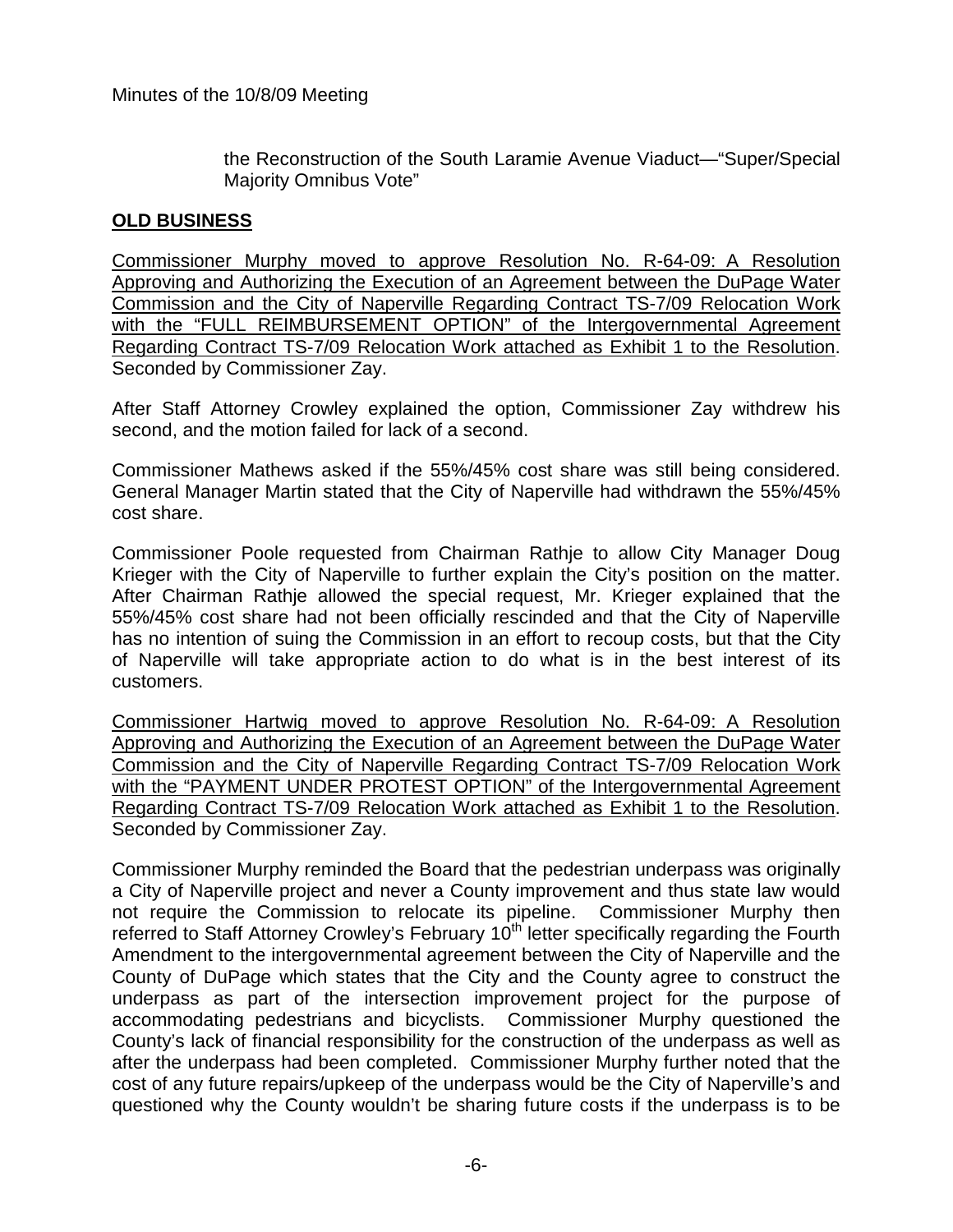considered a County improvement. In referring to a letter dated November  $25<sup>th</sup>$  2008 from County Board Chairman Schillerstrom, Commissioner Murphy quoted sections of that letter which state that the City of Naperville is paying for the entire cost of the underpass and the City of Naperville is responsible for funding the design and construction as well as for the maintenance of the pedestrian tunnel. With that being said, Commissioner Murphy again questioned how the underpass could ever be considered a County improvement and therefore suggested not discussing the matter any further and advised that he is not in favor of moving forward.

Commissioner Poole stated that just because the City of Naperville is taking the lead did not mean the project was not a joint project. Commissioner Poole added that the project is necessary from a safety standpoint and noted that in the legal opinion prepared by Staff Attorney Crowley it states that if challenged in a court of law the Commission would lose.

Commissioner Mathews corrected Commissioner Poole, noting that nowhere in Staff Attorney Crowley's legal opinion did it state the Commission would lose if taken to court. Commissioner Mathews then noted he is in favor of moving forward with the project for purposes of helping other members.

Commissioner Hartwig reiterated that he agrees with Commissioner Murphy in that the underpass is solely the City of Naperville's, but added that if the Commission decides to share the costs, then maybe a policy should be established to set a precedent for future projects.

Staff Attorney Crowley commented that even though the County has a statute, the Commission also has a statute, which expressly states that the Commission is exercising an exclusive state power and that the statute is a limitation on the powers of both municipalities and counties. Staff Attorney Crowley cited, as an example, the Commission's exemption from the County's zoning authority. Staff Attorney Crowley concluded her remarks by noting that the Commission was formed and exists as a regional entity spanning three counties with the right, among others, to construct its water mains along, upon, under and across any highway, street, alley or public ground in the state, including highways within a municipality, without payment of a fee and as a proper use of highways.

Commissioner Zay advised that if the Commission refuses to move its pipe, then he will recommend to the County that the County sue the Commission.

Commissioner Saverino questioned the partnership between the City of Naperville and the County of DuPage when the underpass was never mentioned in the beginning stages of the project and therefore feels it's an afterthought. Commissioner Saverino stated that he would not like to see this issue go to court, but questioned how much money the County of DuPage actually fronted for the underpass part of the project.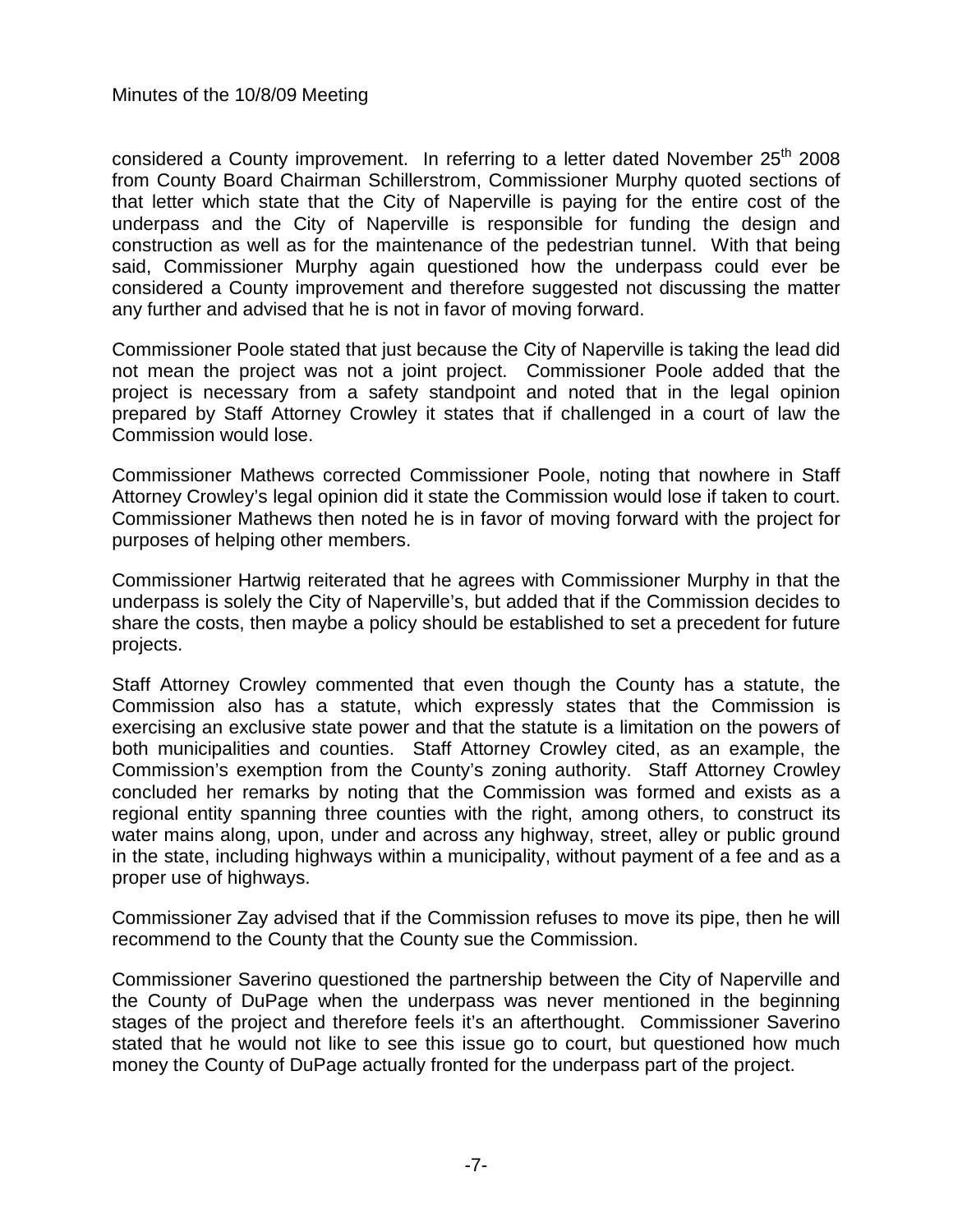Commissioner Elliott stated that the issue has been discussed in great detail many times and stated that the project needs to move forward and therefore would be in favor of the City of Naperville paying 100% reserving the right to recoup costs at a later date.

Commissioner Hartwig moved to call the question on the motion to approve Resolution No. R-64-09. Seconded by Commissioner Murphy and unanimously approved by a Voice Vote:

All voted aye. Motion carried.

Commissioner Hartwig's motion to approve Resolution No. R-64-09: A Resolution Approving and Authorizing the Execution of an Agreement between the DuPage Water Commission and the City of Naperville Regarding Contract TS-7/09 Relocation Work with the "PAYMENT UNDER PROTEST OPTION" of the Intergovernmental Agreement Regarding Contract TS-7/09 Relocation Work attached as Exhibit 1 to the Resolution was approved by a Roll Call Vote:

Ayes: E. Chaplin, T. Elliott, L. Hartwig, G. Mathews, W. Mueller, F. Saverino, J. Zay, D. Zeilenga, and L. Rathje

Nays: W. Murphy

Abstain: A. Poole

Absent: T. Bennington and W. Maio

Commissioner Mathews moved to approve Resolution No. R-55-09: A Resolution Awarding a Contract for the Construction of the 30-Inch Diameter Water Main Relocation—75<sup>th</sup> and Washington Streets (Contract TS-7/09) to D. E. Thompson Excavating Co. in the base bid amount of \$418,991.50, subject to the conditions stated in the Resolution. Seconded by Commissioner Zay and approved by a Roll Call Vote:

Ayes: E. Chaplin, T. Elliott, L. Hartwig, G. Mathews, W. Mueller, F. Saverino, J. Zay, D. Zeilenga, and L. Rathje

Nays: W. Murphy

Abstain: A. Poole

Absent: T. Bennington and W. Maio

## **NEW BUSINESS**

Commissioner Murphy moved to table to the November meeting approval of the draft Audit Report for the Fiscal Year ending April 30, 2009. Seconded by Commissioner Mueller and unanimously approved by a Voice Vote: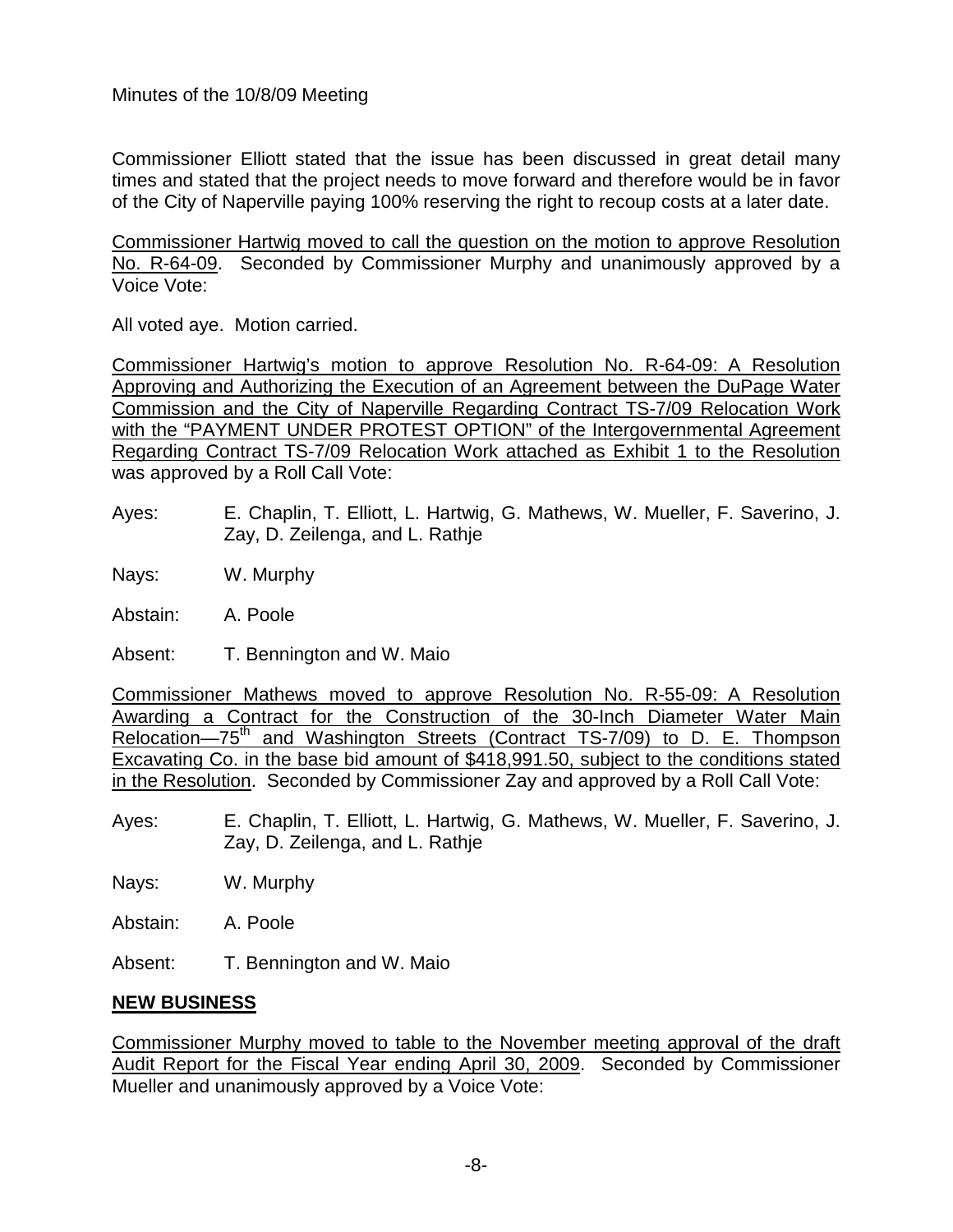All voted aye. Motion carried.

Commissioner Zay moved to purchase property and liability insurance coverage in accordance with the September 28, 2009, Insurance Proposal prepared by Arthur J. Gallagher Risk Management Services, Inc., for a total premium of \$480,023. Seconded by Commissioner Saverino and unanimously approved by a Roll Call Vote:

- Ayes: E. Chaplin, T. Elliott, L. Hartwig, G. Mathews, W. Murphy, W. Mueller, A. Poole, F. Saverino, J. Zay, D. Zeilenga, and L. Rathje
- Nays: None

Absent: T. Bennington and W. Maio

Commissioner Mueller moved to approve and accept the Commonwealth Edison Customer Work Agreement Memorandum dated September 22, 2009 and remit the requested construction deposit payment in the amount of \$596,000.00. Seconded by Commissioner Mathews and unanimously approved by a Roll Call Vote:

- Ayes: E. Chaplin, T. Elliott, L. Hartwig, G. Mathews, W. Murphy, W. Mueller, A. Poole, F. Saverino, J. Zay, D. Zeilenga, and L. Rathje
- Nays: None
- Absent: T. Bennington and W. Maio

Before moving onto the next Agenda item, Commissioner Chaplin wanted to make two points: (1) acknowledge receipt of a letter dated September 21, 2009 from Manusos General Contracting Inc. regarding reconsideration of the Bid Award for the DuPage County Meter/Pressure Adjusting Stations 9A and 9B; and (2) consideration into hiring an outside Ethics Officer.

## **ACCOUNTS PAYABLE**

Commissioner Hartwig moved to approve the Accounts Payable in the amount of \$30,805.21 subject to submission of all contractually required documentation. Seconded by Commissioner Mathews and unanimously approved by a Roll Call Vote:

- Ayes: E. Chaplin, T. Elliott, L. Hartwig, G. Mathews, W. Murphy, W. Mueller, A. Poole, F. Saverino, J. Zay, D. Zeilenga, and L. Rathje
- Nays: None
- Absent: T. Bennington and W. Maio